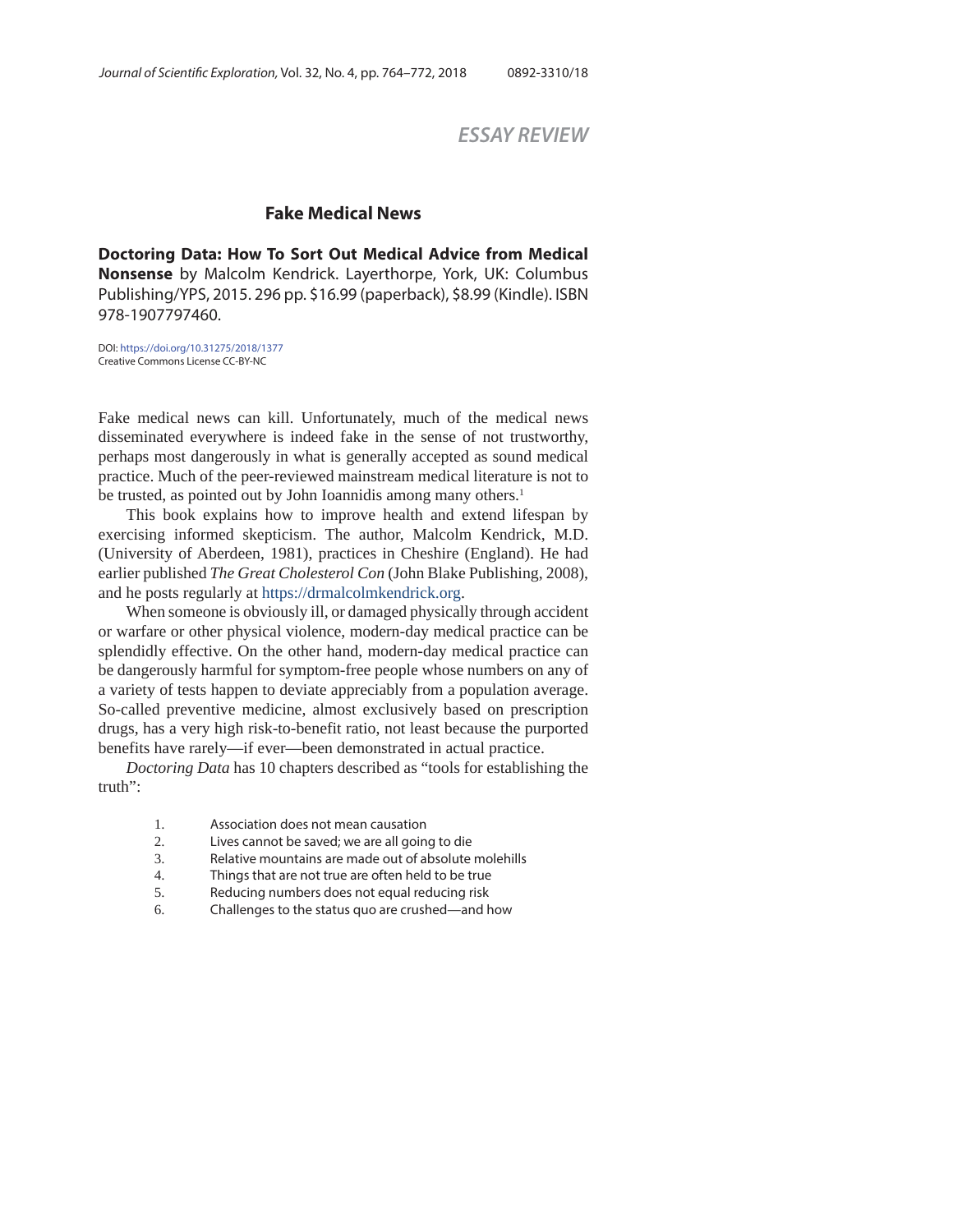- 7. Games are played and the players are . . .
- 8. Doctors can seriously damage your health
- 9. Never believe that something is impossible
- 10. "Facts" can be, and often are, plucked from thin air

Each chapter elaborates appropriately on its title, with true stories that drive the lessons home. Some of these instances would be unbelievable, were they not fully documented. I marked as worth quoting so many points that I can only urge that everyone read this book, often enough to absorb its lessons well enough to apply them whenever it is suggested that one take some prescription drug to ward off possible future harm. Difficult and onerous as it may be to seek out the pertinent specific information for oneself, there is simply no possible substitute, no available shortcut. There exist no authoritative sources that can be relied on safely for every topic. In my own experience, only after much reading on each topic could I identify trustworthy sources and individuals on specific issues: HIV/AIDS, global warming, Loch Ness Monsters; but those are three distinct categories, and those who are reliable about HIV/AIDS are not necessarily reliable about global warming or about Nessies.

To illustrate further the need for personal effort: I had read a great deal about claims that HIV does not cause AIDS, yet after about a decade I was still not sure one way or the other. Then a particular assertion stimulated a lengthy search of the literature that forced me to recognize that the results of HIV tests demonstrate unequivocally that what is being measured is not an infectious pathogen. My analysis (Bauer 2007) is available in documented detail for anyone to examine, but I doubt that it can carry the same conviction as it did for me as I was uncovering the primary data for myself and recognizing patterns.

That need for personal effort is the central lesson of Kendrick's book. Most people would surely find it unbelievable a priori that contemporary official statements about preventive medicine could be so ungrounded in evidence as they in fact are, and that the literature of medical research is so full of unsound material as it is. Only through personally encountering a sufficient number of examples does this become believable. It helps, too, to recognize the drastic increase in recent decades in sheer dishonesty, in science including medical science (p. 24 ff., see also Bauer 2017:Chapter 1).

Preventive medicine is aimed by definition at people who are not aware of any troubling symptoms. It is based currently on presumptions as to what are a healthy (or "normal") blood pressure, a healthy body–mass index, and healthy levels of blood sugar and cholesterol. This practice of prescribing drugs based on numbers and not on tangible symptoms began less than a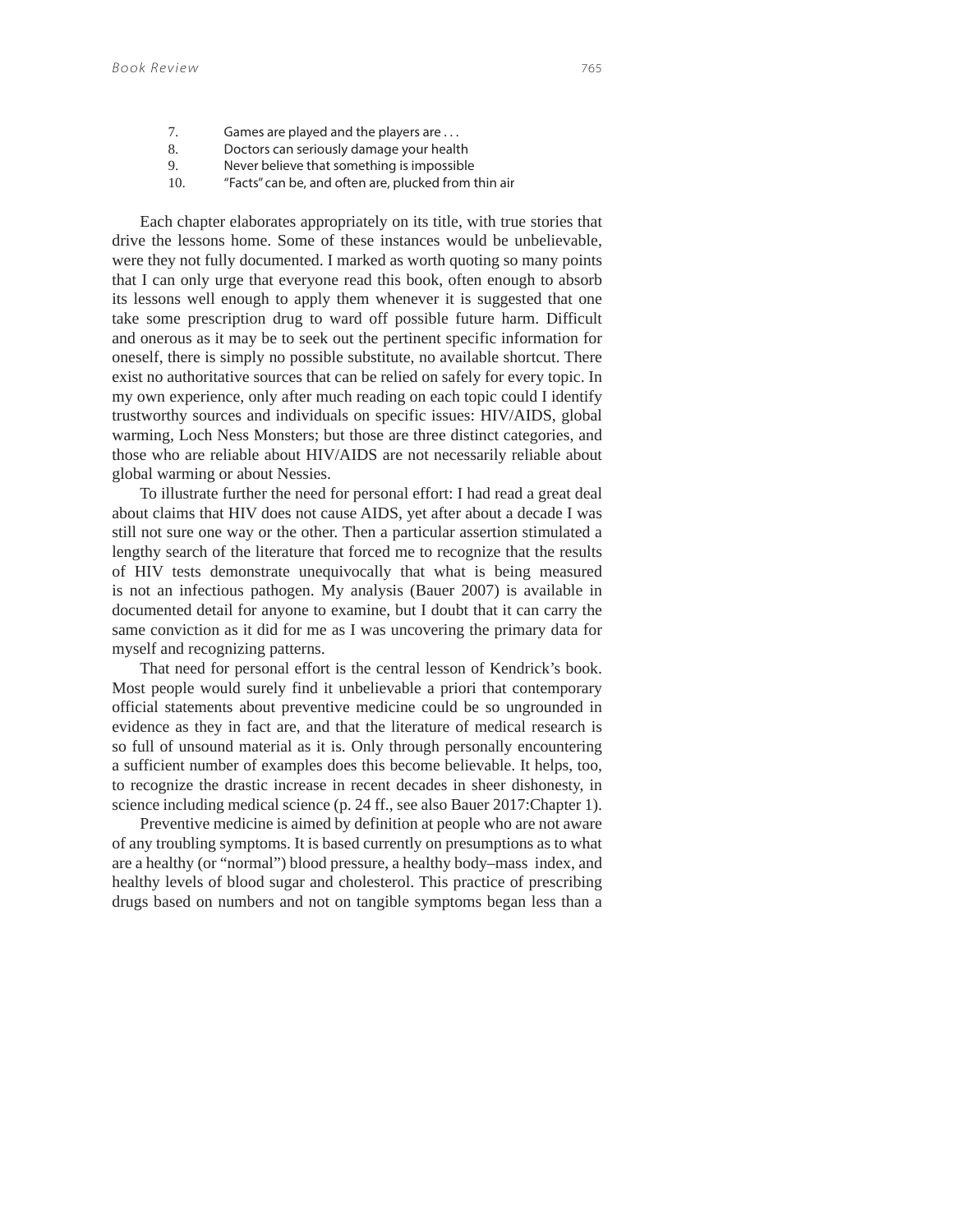century ago (Greene 2007). This practice is irrational in presuming that the same numbers are normal or healthy for everyone irrespective of all the characteristics in which human beings vary. Furthermore, it has never been demonstrated that such regulation of numbers brings the purported benefits (e.g., Järvinen et al. 2011). Despite that, there is a continuing initiative whose ultimate impetus comes from the pharmaceutical industry—to modify guidelines steadily in the direction of medicating ever more people. Thus "high" cholesterol meant >7.5 mmol/l (UK; in USA, 290mg/dL) in 1981, reduced steadily over the years to the current "optimum" of 4.4 mmol/l (170 mg/dL); yet some 85% of adults in the Western world have a higher level than that (pp. 7–8, 148). Moreover, the average cholesterol level of French people is slightly above the European average, yet theirs is the lowest rate of heart disease in Europe (pp. 84–85). The "Swiss . . . have the highest average cholesterol level in Europe . . . 250 mg/dl . . . . But . . . they have the second lowest rate of heart disease in Europe."2

Similarly irrational are the guidelines relating to blood pressure, which ignore the long-established fact that blood pressure increases normally with age (Bauer 2012a).

Chapter 1 of *Doctoring Data* describes how current medical science routinely transgresses the basic fact that statistical association does not demonstrate causation.

Simple example: Yellow fingers are associated with, but do not cause, a higher risk of lung cancer: Smoking brings about both.

More intricate examples: Consumption of red meat was found to be *associated* with increased risk of death, particularly from cardiovascular disease and cancer, superficially supporting the standard "red meat increases cholesterol and cholesterol is bad" story. Yet the data also showed that consuming red meat was associated with *lower* levels of blood cholesterol. The missing, crucial, variables were that eating lots of red meat was also associated with more smoking, less exercise, higher intake of calories, and incidence of diabetes. Eating red meat may be entirely harmless if one does not smoke, is not obese, and is moderately active physically (p. 27 ff.). Again, a statistical association had brought the recommendation of hormone replacement therapy for women after menopause, said to reduce the risk of heart attacks—until, many years later, a proper clinical trial revealed the very opposite (pp. 31–32).

Chapter 2 exposes as hype and spin any claim that something "saves lives." When data actually showed only that people at high risk of heart attacks and strokes lived on average 3 months longer when treated with statins, multiplying by population size led to a press release asserting that if 10 million people were put on statins, "about 50,000 lives a year—that's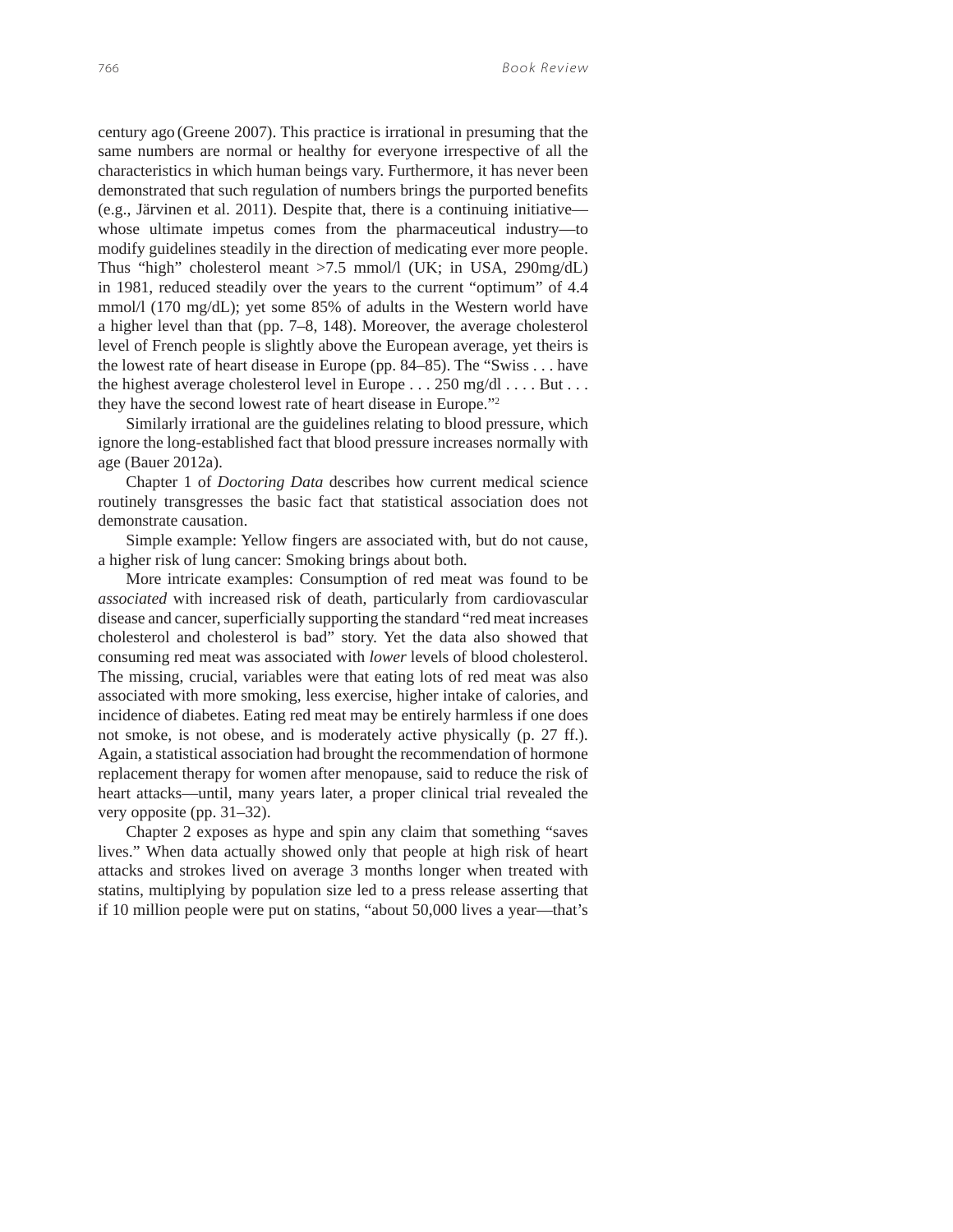Another type of numberinflating ruse is the subject of Chapter 3: reporting *relative* rather than *absolute* risk, a widespread ploy for misleading over the benefits of drugs. Say a certain medication decreased mortality by 50% in a one-year clinical trial: Obviously, everyone should take it. But if the trial had enrolled 20,000 people, 10,000 taking the drug and 10,000 not; and among the latter, two people died, among the former only one; 50% reduction, as stated. But the individual risk of death has been reduced only from 2 in 10,000 to 1 in 10,000—and the drug's side effects might well carry a mortality risk far



outweighing that benefit. *Relative risk reduction should never be accepted as grounds for taking a medication*. What doctors and patients should attend to is NNT: the *N*umber of people *N*eeded to be *T*reated for one of them to benefit. Yet even here there are pitfalls: If the intended benefit includes a large enough number of possible outcomes—avoiding not only death but also mere hospitalization, minor non-disabling stroke, angioplasty, bypass surgery—then the NNT can be made to seem much lower than is meaningful from a patient's point of view (pp. 46–48). Here Kendrick fails to make the important point that NNT should best be compared with NNH, which measures the harm done by a treatment's side effects—NNH = *N*umber of people *N*eeded to be *H*armed before one of them succumbs.<sup>3</sup> However, that lacuna in Kendrick's presentation is of little or no practical importance at present since NNTs and NNHs are almost never reported.

Citing decreased mortality achieved by some treatment for, say, cancer, is misleading in much the same way as reporting relative rather than absolute results. *Overall* mortality is the critical variable. After all, death *from cancer* could be reduced to zero if the treatment for it—surgery or chemotherapy or radiation therapy—caused 100% mortality (p. 48 ff.).

In this connection Kendrick cites one of his genuinely shocking exposés of how the medical literature misleads through selective reporting. A trial of statins resulted in significantly lowered all-cause mortality; but an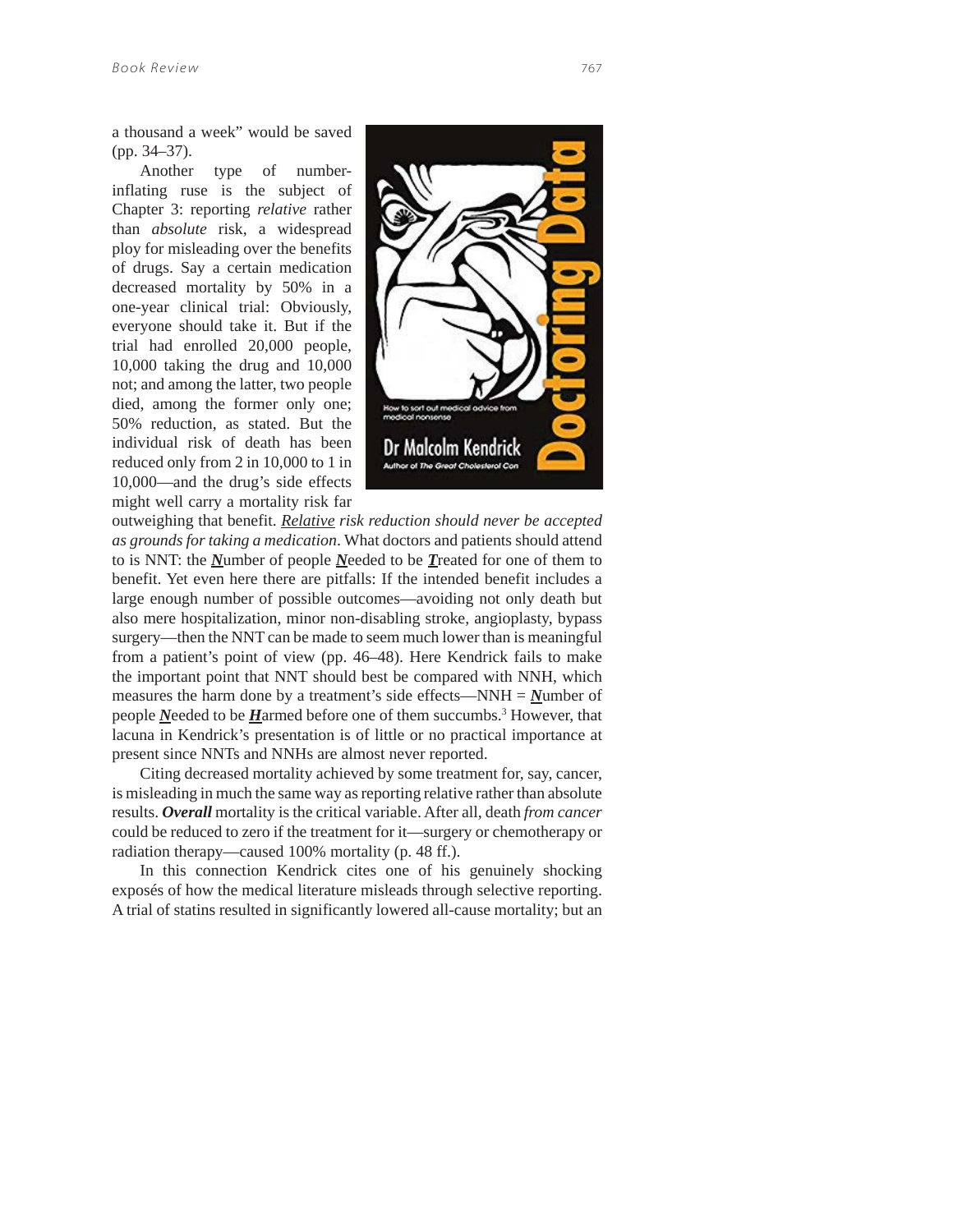examination of the data revealed that the benefit applied only to men—more women using the statin died than among the women on placebo; "in no statin study done has there been an [favorable] impact on overall mortality in women" (pp. 51–52; also p. 71).

Chapter 3 continues by pointing to ways in which standard statistics (frequentist, null-hypothesis, *p*-value) can mislead and do so routinely: "There are hundreds of different ways of choosing how to present data to make them seem to say certain things" without actually lying (p. 53). Such tactics are described in some of my favorite books: Huff (1954), Best (2001, 2004).

Chapter 4 deals generally with how and why some ideas not based on sound evidence become quickly and widely accepted while others, based on solid evidence, are pooh-poohed; there are many delectable quotes about this from a variety of authors. Illustrations include cholesterol-cardiovasculardisease theory, hormone-replacement therapy, and such dietary fads as wine/resveratrol and chocolate = good/bad.

Chapter 5 cites the copious data showing that reducing numbers does not reduce risk. The mistaken belief that it does stems from the reliance on surrogate endpoints or biomarkers: blood pressure and cholesterol level as though they measured a state or level of cardiovascular disease, blood sugar as though it measured a state of diabetes. Beyond that, blame also rests on "the linear model," the assumption that potential harm is linearly proportional to dosage, that risks to blatantly ill individuals are also present in proportionately milder form for everyone. In other words, that it may be beneficial to lower the blood pressure of individuals who suffer such tangible symptoms as extreme headaches means that it will also be beneficial to prescribe blood-pressure–lowering drugs when the pressure is only a bit above the population norm. That is an implausible assumption in the first place; further, the evidence against it includes the well-established phenomenon of hormesis (Calabrese 2004), whereby low doses of some poisonous substances, and also of radiation, actually improve health plausibly, by stimulating the immune system into activity.

How far can a patient rely on expert opinion? In a study of how treatment impacted the quality of life, the doctors were sure that it improved, whereas relatives of the patients were sure of the very opposite; the patients' opinions were in the middle. A rather striking illustration of seeing what one hopes to see.

Chapter 6 is about the sad circumstances of people who swim against the tide, about which there is a copious literature (Bauer 2012b, 2017, and sources cited there). Experts by definition are those who propound the mainstream view; and peer review also serves to entrench what is generally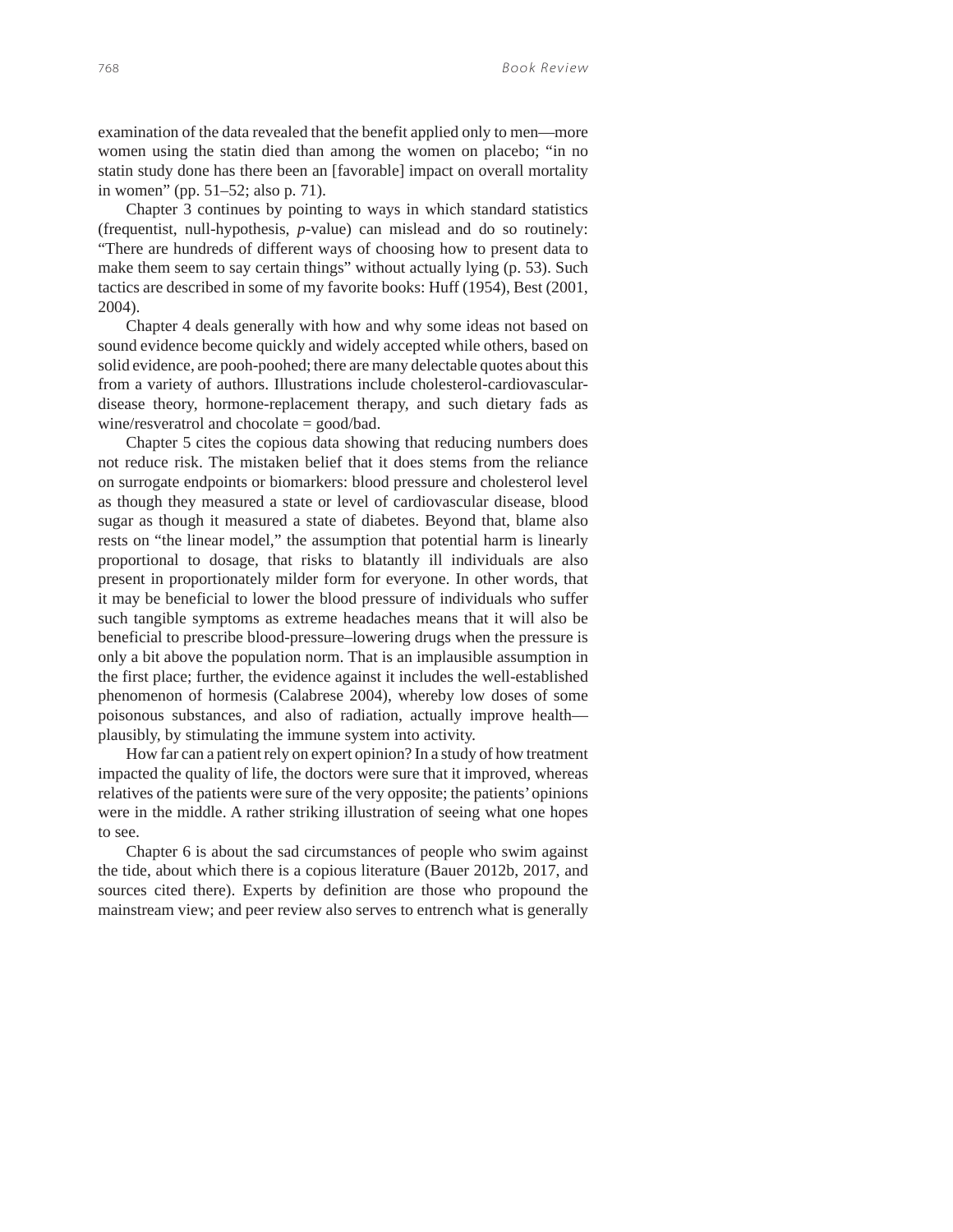accepted and to dismiss and denigrate dissenters. When results go against the accepted view, researchers quite typically engage in semantic euphemism to hide the fact, by presenting the results as only *seeming* or *appearing* to contradict accepted doctrine.

Chapter 7 describes some of the deceptions that have become so common because research is almost exclusively funded by the pharmaceutical industry. Should anyone doubt whether the deceptions are deliberate, consider what the drug companies themselves say, for example, "effectively manage the dissemination of these data in order to minimize any potential negative commercial impact." That was advice from SmithKline Beecham to Glaxo Wellcome before they merged into the present-day Glaxo-SmithKline, in connection with their promotion for children of an antidepressant, paroxetine, despite the associated risk of suicides (p. 155). The subsequent fine that GSK paid, *three billion dollars*, represented only onequarter of what sales of paroxetine had brought in over the years (p. 156).

As to how authoritative guidelines are generated, consider the National Cholesterol Education Program (NCEP) in the National Heart, Lung, and Blood Institute of the National Institutes of Health. The listed financial ties of Committee members to drug companies cover more than a page of the book's text (pp. 160–161). The Committee recommended "Aggressive LDL lowering for high risk patients [primary prevention] with lifestyle changes and statins"; whereas the independent Cochrane Collaboration, reviewing almost the same set of studies, advised that "Statins have not been shown to provide an overall health benefit in primary prevention trials" (p. 162).

Big Pharma also creates and supports "public-interest" groups, "consumer advocacy" groups, and "charities" whose aim in truth is to promote drug sales. Thus HEART UK is Britain's "cholesterol charity" whose "vision" is "To prevent avoidable and early deaths caused by high cholesterol" (p. 172); the charity's supporters include such drug companies as AstraZeneca, Bayer Schering, Boehringer-Ingelheim, Bristol Myers Squibb, Merck, among others (p. 173).

Peer review does not keep things honest. Deceptive clinical trials are reported deceptively, as attested by Richard Smith (2005), long-time editor at the *British Medical Journal*, in "Medical journals are an extension of the marketing arm of pharmaceutical companies"; a view seconded by Richard Horton, editor of *The Lancet*, and by Marcia Angell and Jerome Kassirer, former editors at the *New England Journal of Medicine*. There are innumerable ways in which the results of clinical trials can be assured to support a desired outcome, and all of them are used routinely. Thus only a publicly funded trial found that statins provide no benefit at all (p. 145).

Chapter 7 concludes by urging potential consumers of presctiption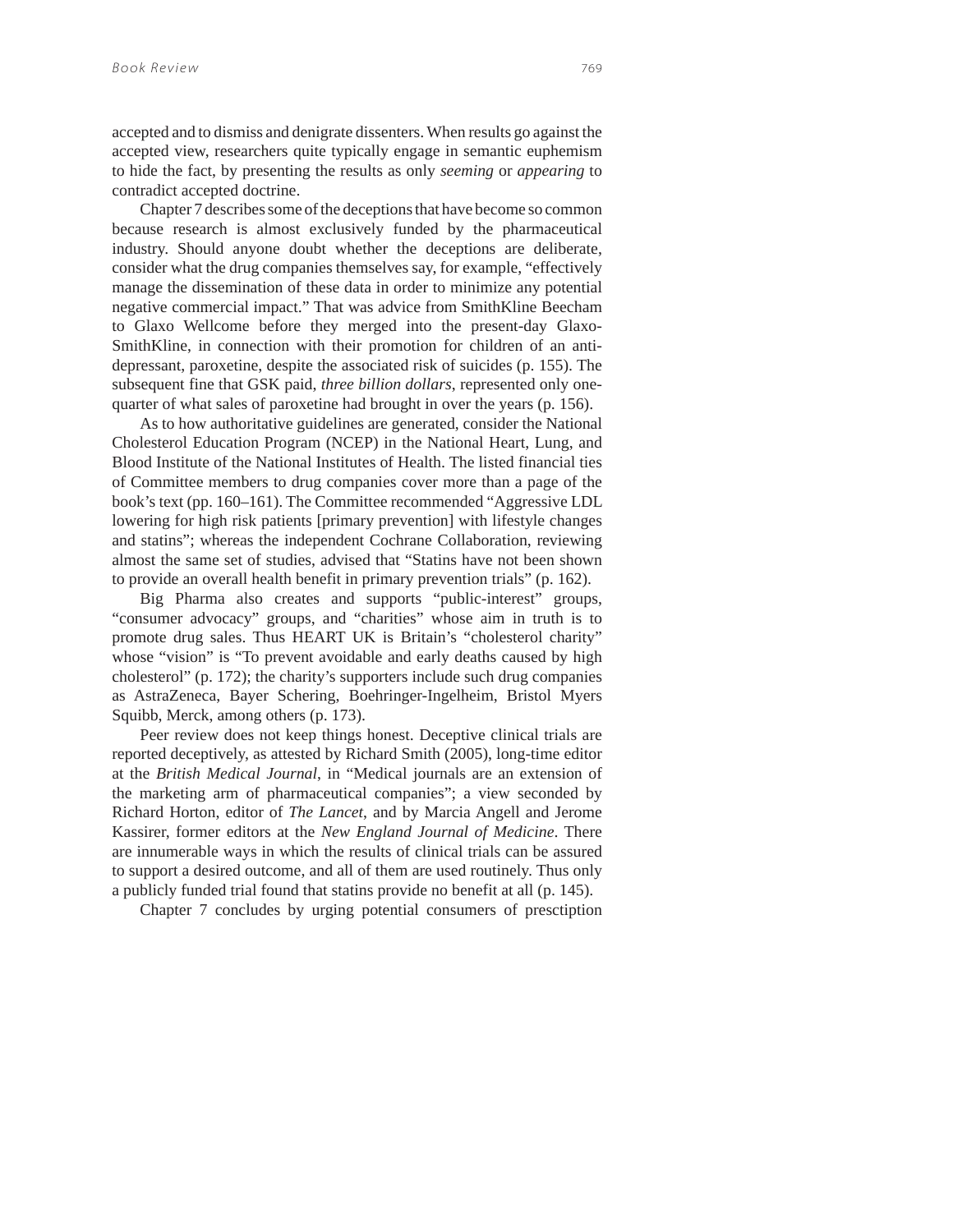drugs to be skeptical and to seek out contrarian claims and voices before accepting the standard mainstream view. In Chapter 8, Kendrick reverses a common saying to urge, "Don't just do something, stand there" (p. 184). The stage is set by recalling some things that were accepted medical practices at one time but are now regarded as absurd and harmful, say, blowing tobacco smoke into the rectum (p. 183) or prescribing strict bed rest, which may have killed millions of people from 1912 into the mid-1960s (p. 187); just as AZT killed some unknown number of people after misleading clinical trials during the initial hysteria over AIDS (p. 189 ff.).

It is a dilemma for doctors: They wish to help people, and that makes it extremely difficult to admit that any standard medical practices might ever have been harmful rather than beneficial, though the evidence is clear enough that it has happened quite often.

In this connection, Kendrick believes that cardiac bypass surgery and angioplasty are performed far too often. I suppose he means when patients are not experiencing tangible symptoms. I personally benefitted from angioplasty after having fainted; and from a quintuple cardiac bypass 10 years later after being almost unable to breathe. What may be appropriate in extreme cases may also be unnecessary and inappropriate in the absence of tangible suffering.

On average, too many people take too many drugs. Especially with older people, health can often be dramatically improved simply by stopping many of their medications (p. 200 ff.). On the other hand, some forms of dementia may be associated with malnutrition: B vitamins might even help stave off Alzheimer's (p. 211, citing Douaud et al. [2013]).

"Never believe that something is impossible" is the tantalizing title of Chapter 9. Kendrick would replace the category of impossible by three choices: probable, possible, or unlikely (p. 213). He believes that harmful consequences of mitochondrial dysfunction<sup>4</sup> might include Chronic Fatigue Syndrome (CFS), Myalgic Encephalomyelitis (ME), and Autism Spectrum Disorder (ASD). One study indeed found "measurable mitochondrial dysfunction which correlates with the severity of illness" in people complaining of ME/CFS (p. 230). One of the co-authors of that study became so much non grata to Britain's National Health Service (p. 231) that she went into private practice.<sup>5</sup>

Nor does Kendrick discount the possibility that vaccination might indeed lead to autism. He cites a specific case in which vaccines were officially acknowledged to have significantly aggravated an underlying mitochondrial disorder, causing damage with features of ASD; the vaccine didn't, however, *cause* autism, it was said, but merely "resulted" in it (p. 223). Kendrick had published a number of times in a British journal for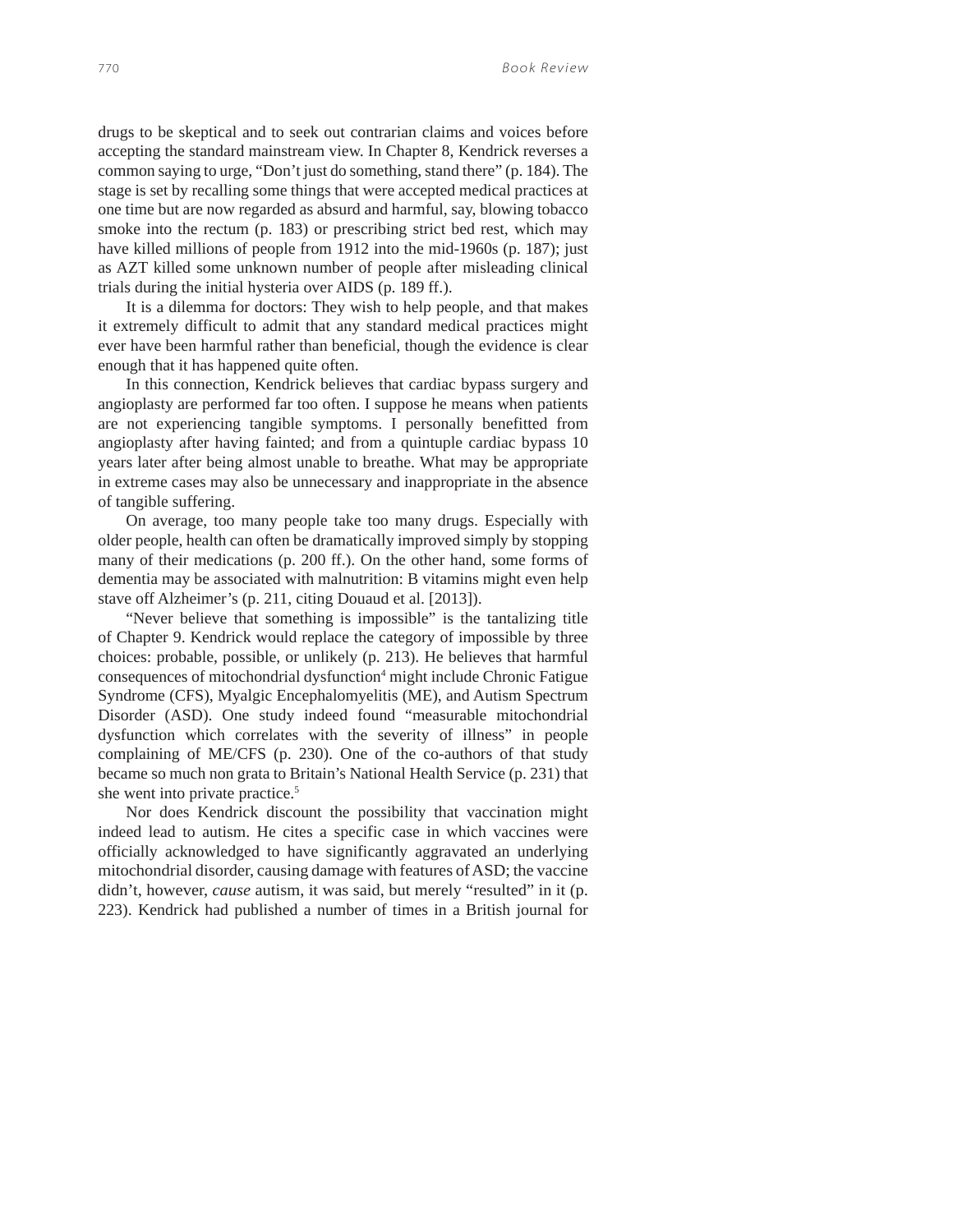general practitioners, but when he wrote a piece criticizing how Andrew Wakefield has been demonized, the journal simply would not publish it (p. 227).

Among things long labeled impossible or quack by medical establishments but that work: Pulsed electromagnetic energy is used to heal bone, and it may also work against depression and against migraines (p. 235).

Chapter 10 illustrates how "facts can be and often are, plucked from thin air"; for instance, the common dietary advice to consume five portions of fruit and vegetables daily was made up at a meeting of fruit and vegetable companies in 1991 in California (p. 243). So too with the cutoff values for body mass index where above 25 means overweight and above 30 means obese; Kendrick points out that such exact round numbers should always arouse suspicion (p. 245). Another shocking example is cited of how data on cholesterol and mortality were fudged to point to the very opposite of what they mean (p. 249).

Everyone should read this book.

#### **Notes**

- 1 See periodically updated bibliography *What's Wrong With Medicine* at http://henryhbauer.homestead.com/WhatIsWrongWithMedicine.pdf or https://mega.nz/#!oOAhVaxA!BwxcAEUqYP4V5eDDwtPnWGwoJv kUpp5NVaPPD0akNHs
- 2 What Is Your 'Statin by Date'? https://drmalcolmkendrick.org/2013/11/19/what-is-your-statin-by-date/
- <sup>3</sup> How (Not) To Measure the Efficacy of Drugs. https://scimedskeptic.wordpress.com/2015/02/19/how-not-to-measurethe-efficacy-of-drugs
- <sup>4</sup> Mitochondrial dysfunction has been suggested as the basic underlying cause of aging: "Bioenergetic therapy for aging: Mitochondria hold the key to cellular life and death." *Life Extension Magazine*, Cover Story, February 2001; citing A. W. Linnane, *Lancet, 1*(1989):642–645; *Biochimica et Biophysica Acta, 1271*(1995):191–194; *Annals of the New York Academy of Science, 854*(1998):202–213. 5 Sarah Myhill. About My Practice: A Private Medical Practitioner—To Be
- or Not To Be? http://www.drmyhill.co.uk/wiki/About\_my\_practice

### **—HENRY H. BAUER**

Professor Emeritus of Chemistry & Science Studies, Dean Emeritus of Arts & Sciences Virginia Polytechnic Institute & State University hhbauer@vt.edu, www.henryhbauer.homestead.com